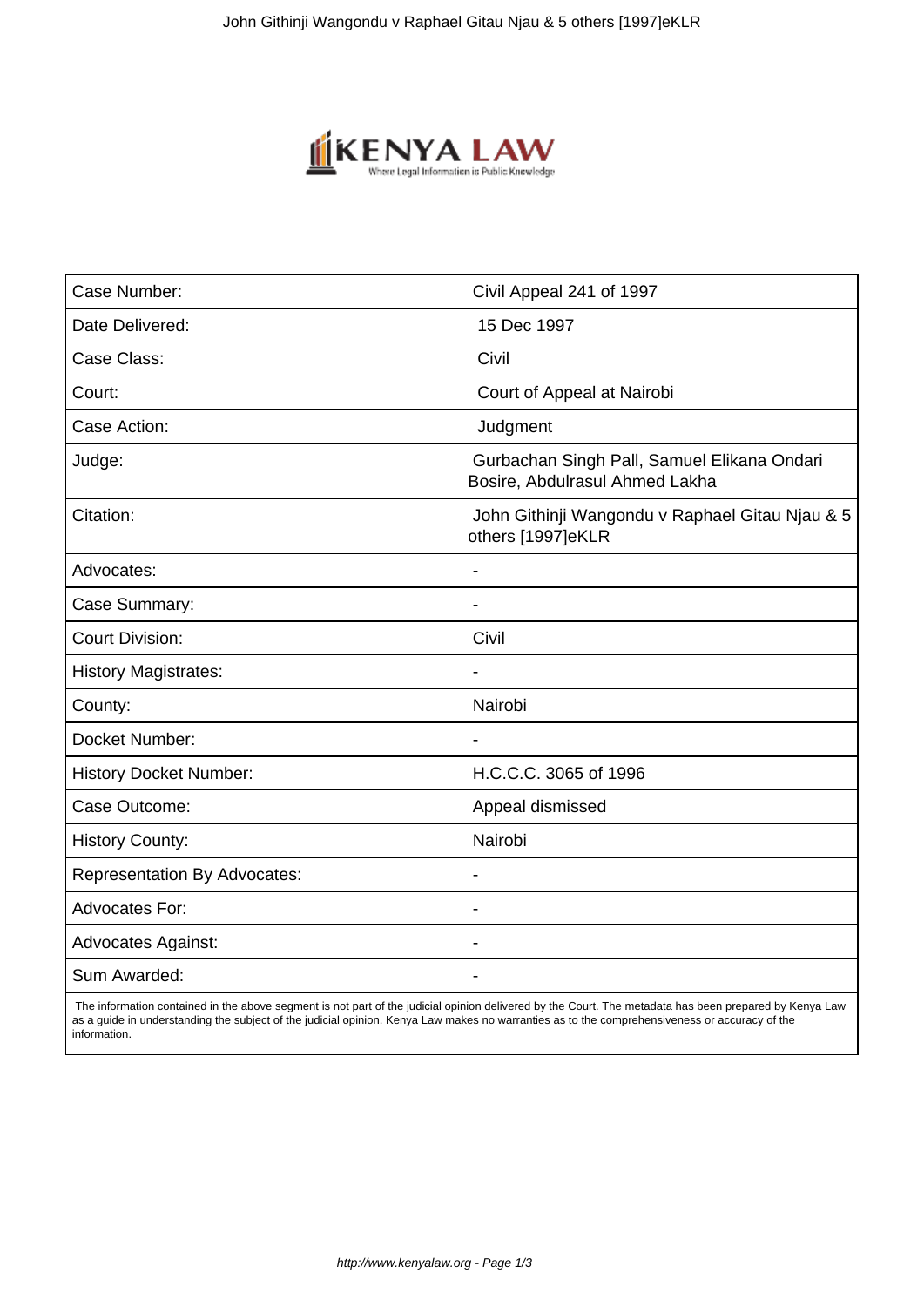# **REPUBLIC OF KENYA**

## **IN THE COURT OF APPEAL**

# **AT NAIROBI**

## **(CORAM: LAKHA, PALL, JJ.A. & BOSIRE, AG.J.A.)**

### **CIVIL APPEAL NO. 241 OF 1997**

## **BETWEEN**

**JOHN GITHINJI WANGONDU..........................................................APPELLANT**

**AND**

**RAPHAEL GITAU NJAU REV. FR. RICHARD ODHIAMBO ANDREW ODWAR WILLIAM AHONDE FRANCIS ONJALLA**

## **KOLPING ORGANISATION OF KENYA ............................RESPONDENTS**

**(Appeal from the Ruling/Order of the High Court of Kenya at Nairobi (Hon. Justice Kuloba) dated 6th February, 1997**

> **in H.C.C.C. NO. 3065 OF 1996)**

> > **\*\*\*\*\*\*\*\*\*\*\*\*\*\*\*\***

#### **JUDGMENT OF THE COURT**

This is an appeal from the order of the superior court (Kuloba, J.) given on February 6, 1997 whereby he struck out the five defendants from the suit on the ground that they were office bearers of a corporate body under the Trustees (Perpetual Succession) Act Cap 164. Section 3(3) of that Act provides that the body corporate may sue and be sued in its corpoIrnat et hensaem ec.ircumstances, we are satisfied that the learned judge was right and we have heard nothing in support of the appeal to persuade us that the learned judge erred in principle or otherwise.

In our judgment, this appeal has no merit and is dismissed with costs.

**Dated and delivered at Nairobi this 15th day of December, 1997**

**A.A. LAKHA** 

**...........................................**

**JUDGE OF APPEAL**